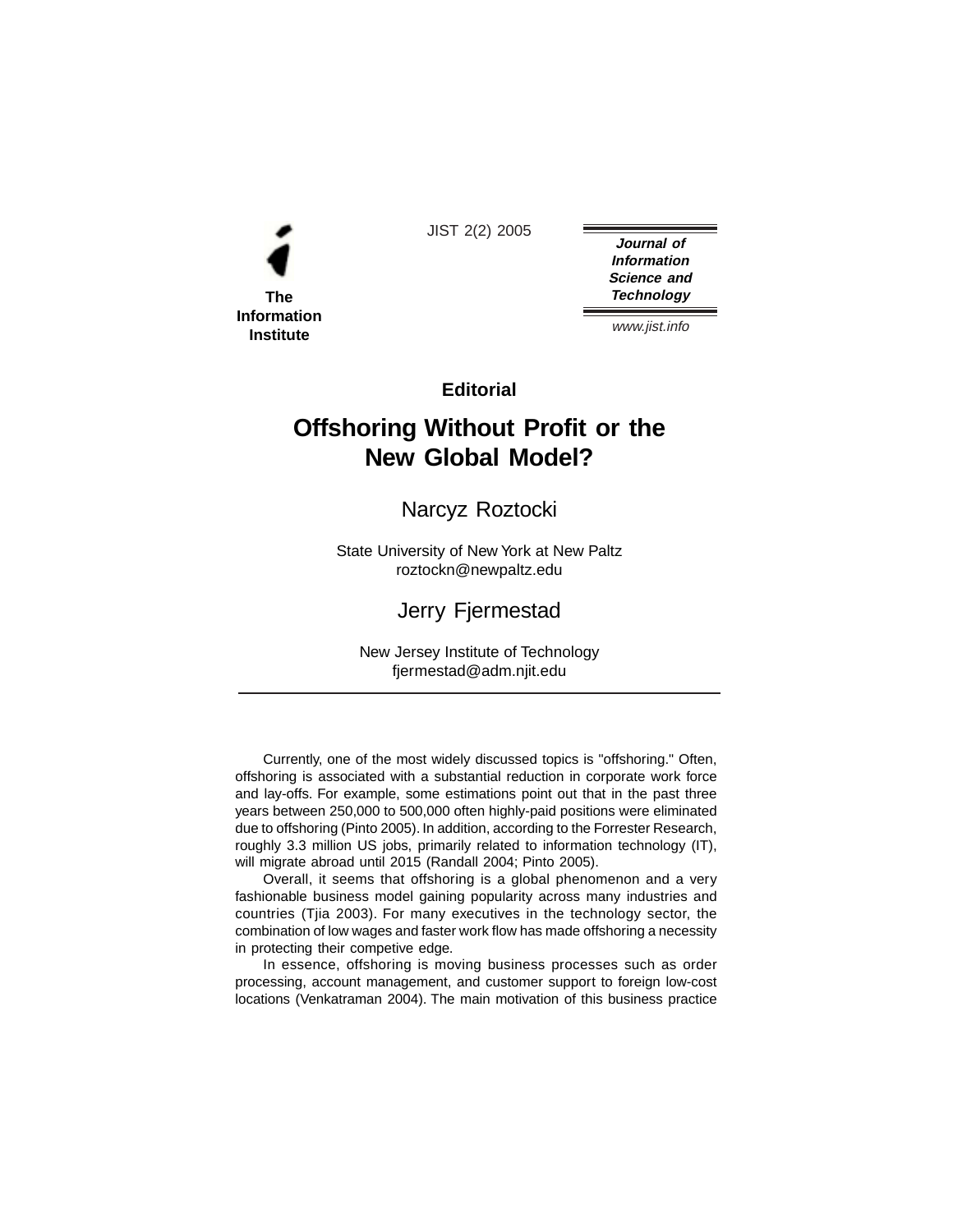is to obtain a cost advantage by reducing costs for company business activities. In addition, offshoring may shorten the work flow and reduce product development time, as teams distributed across the different time zone may virtually work around the clock. For example, a California high-tech company was able to almost double its output and reduce development time for its products by having engineering development teams in California and India (Konrad 2005). They were able to take advantage of the 12 hours time difference by passing the work back and forth.

In spite of numerous reports about successful offshoring projects, for many companies the expected cost savings do not materialize (Pinto 2005). In general, offshoring decisions are complicated and their payoffs uncertain (King 2005). One of the key challenges is the selection of the offshore location. Every offshoring option represents a unique combination of advantages and disadvantages (Vestring et al. 2005). One location may, for example, offer low labor cost but poor infrastructure, while another location may offer decent infrastructure and a good pool of qualified workers but also a highly regulatory environment. Furthermore, Farrell (2004) suggests that a company can evaluate its relocation sensitivity, which is how feasible or attractive it is for a firm to relocate all or part of its production processes and location specific advantages (labor intensity, skill requirements, economies of scale and scope, etc.). Relocation sensitivity can be computed from the value chain (raw material costs, lead times) and location specific advantages metrics can be derived from proximity to raw materials and labor.

In this work, we provided our supplementary view why many offshoring projects may fail to deliver expected payoffs. It is well discussed that for an offshoring project to be successful, an assessment of costs and benefits related to this project is crucial (Venkatraman 2004). While performing this cost-benefit analysis, managers need to examine their business activities and decide which operations should be kept in-house and which should be moved out (Preston 2004). Simplified, when conducting offshoring decisions, the managers should follow the well-known value chain analysis (Porter and Millar 1985).

For many companies, especially for those with less powerful cost management systems, obtaining estimates needed for value chain analysis is not an easy task. Often these companies are cost laggards in their industries and rely on a very primitive traditional cost accounting which fails to provide true cost estimates for their processes (Ness and Cucuzza 1995). Essentially, traditional cost accounting allocates so-called overhead (expenses such as facility maintenance, retirement obligations, equipment depreciation, and administrative salaries) based on direct labor hours.

Rising overhead and decreasing direct labor make such a simplistic overhead allocation highly questionable (Miller and Vollmann 1985). This cost management is not very useful for decisions regarding outsourcing of traditional manufacturing jobs and is even less practicable for modern IT offshoring. Basically, since the traditional cost accounting, by design, fails to provide true cost, the executives are forced to guess regarding the costs of their value chain. In many cases, they may overestimate the true cost of in-house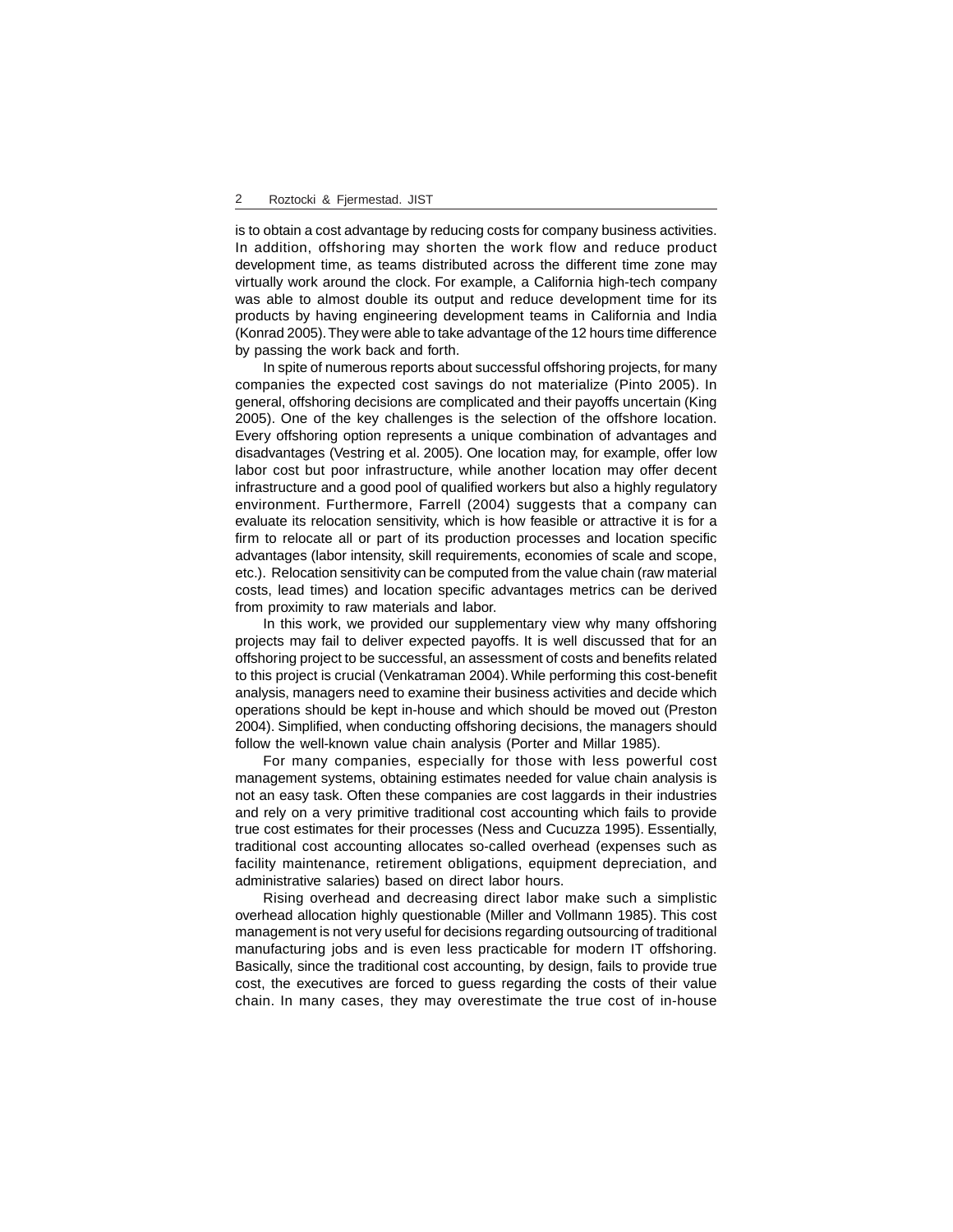operations, and offshore activities which, in reality, are performed efficiently. In addition, they are less likely to predict the possible impact of offshoring on the other activities in their value chain and identify the hidden costs.

The estimation of various costs and benefits related to the offshoring projects is a highly complex process. An offshoring agreement can, for example, reduce the cost of in-house software and hardware maintenance but substantially add to coordination and legal costs needed for keeping a business relationship with an outside outsourcer company. In many cases, management of geographically distributed teams may require substantially more effort than expected. For all these issues, offshoring may trigger a chain of unexpected costs.

In summary, we are not attempting to discourage companies regarding their outsourcing activities. There are many advantages such as reducing engineering development time and many disadvantages such as governmental or organizational barriers, protectionist restrictions, or union opposition. Therefore, the offshoring decisions need to be backed by a careful analysis that considers full costs and benefits.

For academic researchers in the field of IT the current trend of offshoring represents a set of opportunities and challenges. First, not only did IT make the offshoring possible but also plays a critical role in most offshoring projects. Second, many of the IT theories were developed in the context of a single country or region and need to be validated from a more global perspective. Third, IT offshoring itself still represents a relatively unexplored topic, and its long-term impact is uncertain.

## **References**

Farrell, D. (2004) "Beyond offshoring assess your company's global potential," Harvard Business Review 82(12): pp 82-90.

King, W. R. (2005). "Outsourcing Becomes More Complex." Information Systems Management 22(2): 89-90.

Konrad, R. (2005). Global firms' workday never ends. The Seattle Times. Miller, J. G. and T. E. Vollmann (1985). "The hidden factory." Harvard Business Review 63(5): 142-150.

Ness, J. A. and T. G. Cucuzza (1995). "Tapping the Full Potential of ABC." Harvard Business Review 73(4): 130-138.

Pinto, J. A. M. (2005). "Swimming Against the Tide: The Hidden Costs of Offshoring." The CPA Journal 75(1): 9-11.

Porter, M. E. and V. E. Millar (1985). "How Information Gives You Competitive Advantage." Harvard Business Review 63(4): 149-160.

Preston, S. (2004). "Lost in migration: offshore need not mean outsourced." Strategy & Leadership 32(6): 32-36.

Randall, R. M. (2004). "Wrestling with the myths of offshoring." Strategy & Leadership 32(6): 3.